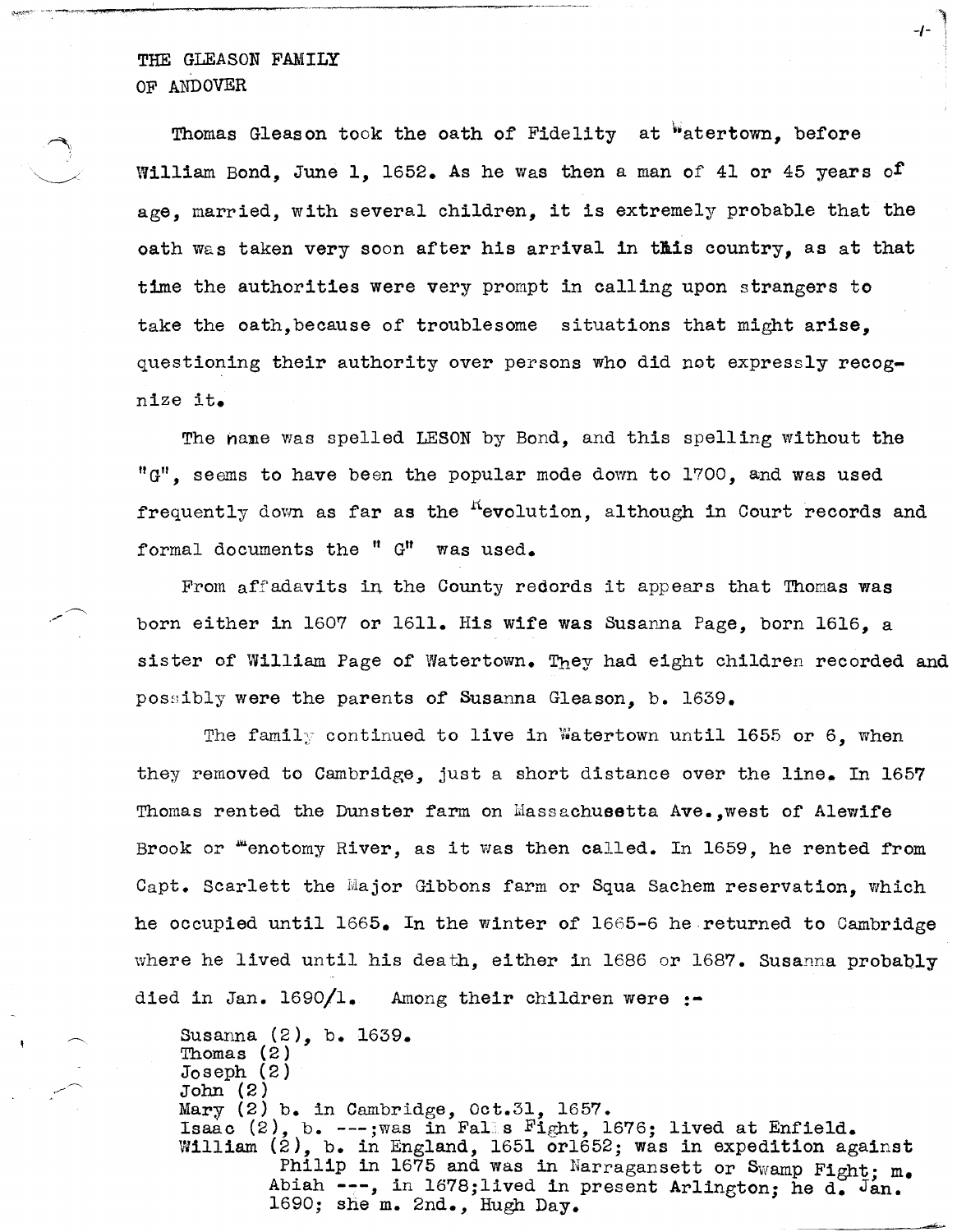### The GLEASON FAMILY

William(2) Gleason ( Thomas  $(1)$  and wife, Abiah, had:-

William  $(5)$ , b. April 15,1679; lived in Brookline; d. 1742.

- Joseph  $(3)$ , bapt.April 10,1687; b. in Cambridge,1684; bapt. in Watertown.
- John (3), b. 1682 in Cambridge;bapt.April 10, 1687 in Watertown;d.1717 in Suffolk. Conn.
- Elizabeth  $(5)$ ,b.in Cambridge,1686;bapt. in Watertown,Apr.10,1687; m. Samuel Randall.

Esther  $(5)$ , b.Sept. 13,1688; d. Sept. 27.

Isaac (3), b. 16gQ;bapt.Dec.7,1690; in Watertown; m. in Boston,Ann Earthy,  $Dec.50$ , 1714; she d. in Brookline, Jan.28,1718; he m. 2nd., Mary---: his 3rd wife was Elizabeth Harrington. whom he m. June 26, 1740; he d. probably in Burlington. after 1'754; lett Burlington farm to son, JOhn. **----\_ ..** 

 $Isaac(3)Gleason(\textbf{Wm.}(2)~\textbf{Thos.}(1)$  and wife, Ann Earthy, had:-

 $\texttt{m}$ izabeth $(4)$ , b. in Brookline, Sept.24,1716.

Isaac  $(4)$ , b.  $\blacksquare$   $\blacksquare$ , Jan.  $7,1718$ ; probably d.y.

# by 2nd wife, Mary: $-$

 ${\tt Jonm(4)}$ , b.in Brookline; bapt.Feb.21,1720; m. Dorothy Gidding; moved to Woburn. North Parish, now Burlington.

David (4), b. in Brookline, Dec.4,1721; m. Mercy Perry; d.in Boston, 1758. Josiah (4), b. In Woburn, 1724; d. in Chelsea, Nov.ll, 1'784. Susanna (4), b. in Woburn, June 8, 1727; m. in Woburn, Joseph Pierce. Feb.21, 1751.

William  $(4)$ , b. in Woburn, Jan.2,1730; m. lst., Mary Leger; she d. Oct.

 $5, 1776$  at  $45$ ; he m. 2nd., widow Mary Goss; he d. in Billerica, Feb.2, 1818. Isaac  $(4)$ , b. in Woburn, Feb.10, 1734; was a Capt.; lived in Waltham; d. Mar.18,1791. Joseph  $(4)$ , b. in Woburn, June 10, 1736; d. in French War.

-2−

-----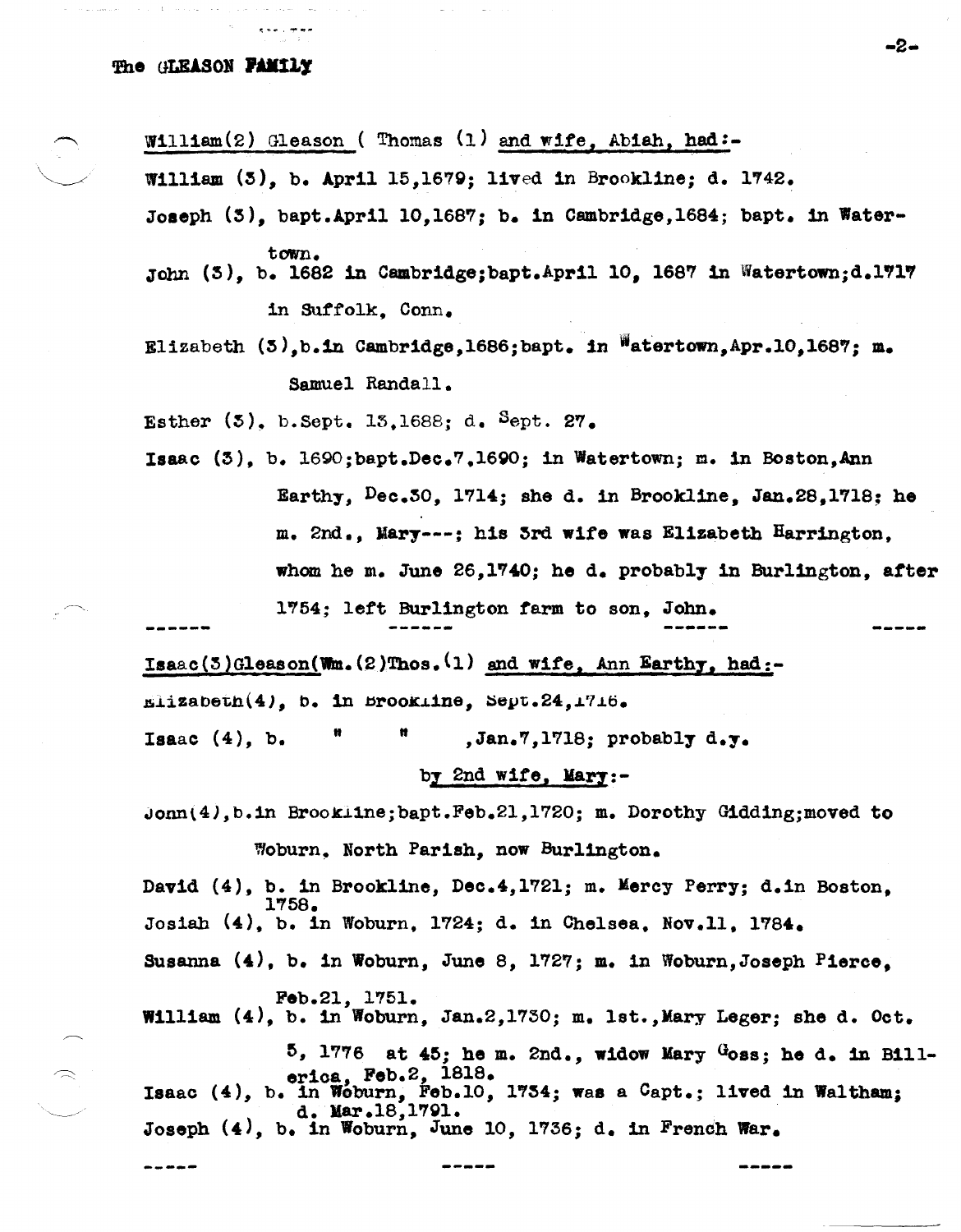$\left\langle \right\rangle$ 

Wm. (4) Gleason (Isaac(3)Wm. (2)Thos. (1) and 1st wife,  $M_{\text{ary}}$  Leger,had: $\subset$  $\text{William } (5)$ , b. Aug. 21, 1756; d. y. Mary  $(5)$ , b. Aug. 17, 1758; m. Mark Pitman; lived in Maine.  $Dec.9, 1753j$ Hanna (5), b. Dec.10, 1760; m./Tim Walker, son of Joseph; he was b.July 27, 1758 ; moved to brownfield, Maine. William  $(5)$ , b.  $Feb_{\bullet}13$ , 1763; m. Feb.11, 1795, Sally Bacon of Bedford, sne d.  $P_{\text{ec.16}}$ , 1705; m. Fob.11, 1759, Bally Bacon of Bedrond,<br>b. Dec.10, 1765: m. Feb.28.1786.Joseph  $\frac{1}{2}$ awwood or Harwood. Rebecca  $(5)$ , b. Dec.10, 1765; m. Feb.28,1786,Joseph <sup>H</sup>aywood or Harwood. of Brownfield, Maine.  $<sup>{\text{H}}</sup>$ ad:-</sup> Jeseph  $(6)$ , b.1800; m. 1821, maria Dana of Fryeburg, dau. of JUdah Dana;he was Judge of Supreme Ct. Joseph  $(5)$ , b.Feb.5, 1768; m. May 31, 1798, Sara Cook, dau.of Seers; he d. March 21, 1849; she d. May 21, 1851. Ruth  $(5)$ , b. May 2, 1779; d.--. Sara  $(5)$ , b. Aug. 13, 1772; m. 1801, Wm. Honus of Boston; had:- $W111$ iam  $(6)$ .  $_{\text{Lucy}}$  (6) Augustus (6) Aaron (6) Francis (6) Lucy  $(5)$ , b. March 21, 1776; d.y. Lucy (5) 2nd., bapt. July 7, 1782. William  $(5)$ Wm. $(4)$ <sup>l</sup>saac(3)Wm. $(2)$ Thos. $(1)$  and wife, Sally Bacon, had:-Sara (6), b. Aug. 1, 1797; m. 1826, June 1, Robert Ames of Woburn. daughter  $(6)$  b. and d. Feb.20, 1799.  $W1111$ am (6), b. Jan.11, 1801; d. March 1, 1801. Mary  $(6)$ , b. April 13,1803. Elizabeth (6), b. Oct.8,1805; m.  $\text{Dec.1}^{31}$ , 1831, Jeremiah Goldsmith of AND-OVER., Abigail Harriet,  $(6)$ , b.Jan.22, 1808; m. George Crosby of Boston, son of Michael.  $W_m$ . Legar (6), b. Nov. 1, 1809; m. June 1, 1842, Mary Baker, daughter of John. had:- Sara (7), b. July 13, 1843. Louise  $(6)$ , b. Feb.3,1812; m. May 15,1844, Dan Richardson of Woburn. daughter  $(6)$ , b. and d. Nov. 9, 1814. Josia Bacon  $(6)$ , b. July 13,1816; m. Mary Hartwell;lived in Lexington;- $\text{Henry (7)}$ ; Josia $(\dot{7})$ ; Fred Eugene  $(\dot{7})$ .  $-$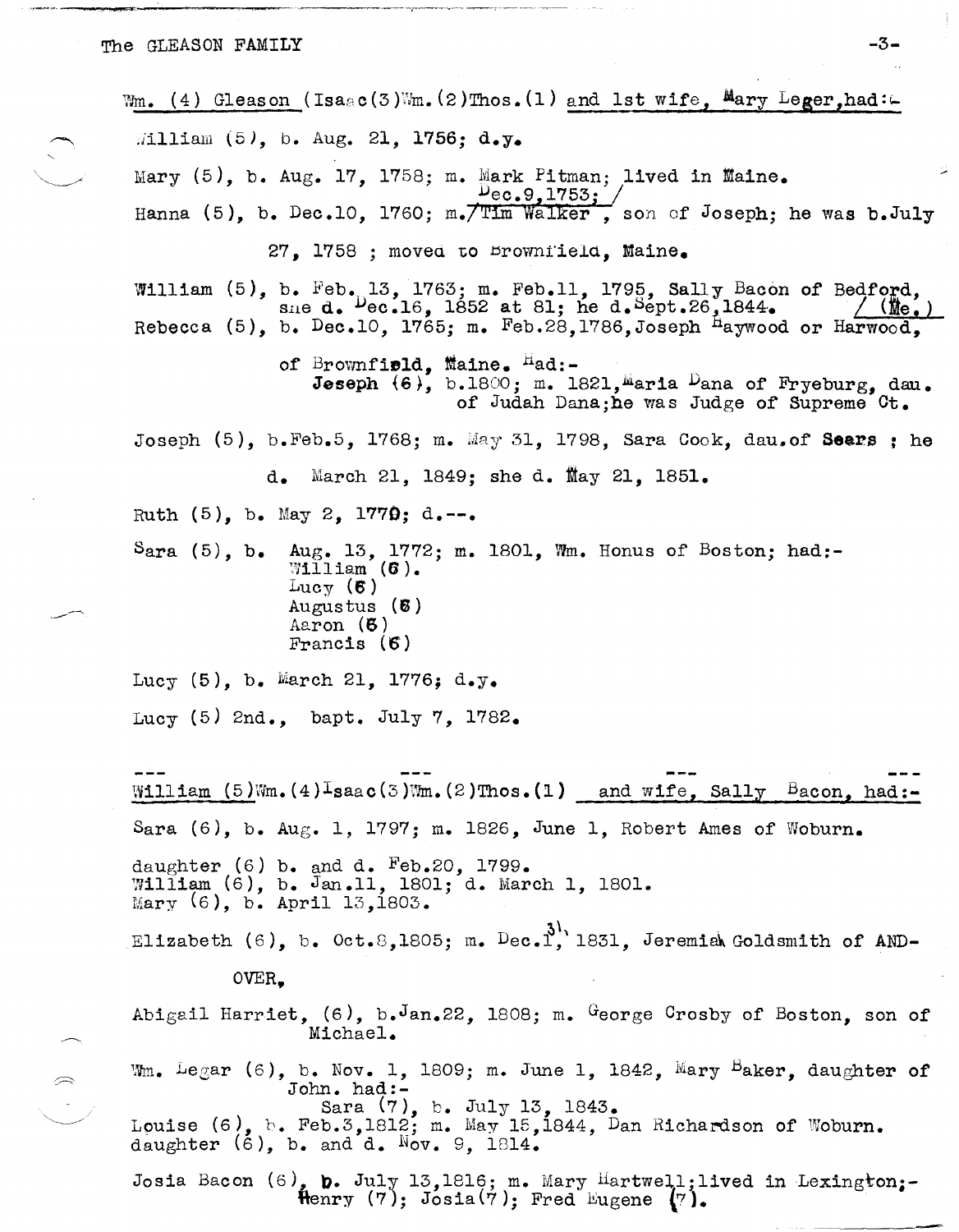John  $(4)$ Gleason(Isaac<sup>(3)</sup>Wm.(2)Thos.(1) and wife, Dorothy Godding:-

-4-

- Jonas(5), b. Feb. 6, 1747; m/ 1st, Ruth Bacon of  $\frac{1}{2}$  exington, day, of Nath'l and Abigail (Wyman)Bacon, April 30, 1771; she d. Apr.3, 1793 at 46 years. He m. 2nd., Abigail Danforth; she d. Sept.5. 1815; he d.  $Feb.1815.$  Had 7 children.
- Benjamin (5), b. Dec.25, 1748; m. Feb. 4, 1772,  $\frac{D}{D}$ eborah Beard, dau. of Jonathan and <sup>D</sup>eborah (Buck)Beard, of Wilmington; lived in ANDOVE and Reading. The was b. in Wilmington, Oct.31,1749; d. in Bedford  $\sqrt{\text{Aug.23,1839}}$ . Thomas  $(5)$ , b. Nov. 29, 1751; of Bedford. Elizabeth  $(5)$ , b. Nov. 25, 1753.

Jonas (5) Gleason (Jn.  $(4)$ Isaac(3) Wm. (2) Thos. (1) and 1st wife, Ruth Bacon:-Rhoda (6), b. Sept. 28, 1777; m. her couson, Ben (6) Gleason. Jr.,  $\frac{1}{2}nt$ . March 10, 1803 ;  $m_e$ May 22, 1803; they lived in Andover; he was a mason.

Ruth (6), bapt in Lexington, Sept. 20, 1772. Hannah  $(6)$ , b. in Bedford, Sept. 17, 1775. Jonas (6), b. Feb.12,1780; Simeon(6), b.July 15,1782; m.Susannah Parker Jones, May 29, 1804. Dorcas (6), b. Aug. 13, 1786; d. June 16, 1787.

by 2nd wife, Abigail Danforth :-

deremian  $(6)$ , b. Feb.10, 1796.

Charles (6), b. March 14,1798

Benjamin(5)Gleason(J $\hat{\mathbf{h}}$ .(4)Isaac(3)Wm.(2)Thos.(1) and Deborah Beard:-Dolly (6), b. in Wilmington, Feb.10, 1774; lived with brother Joel, in Dedford: unm.

Joel  $(6)$ , b. in Woburn; 2nd Parish; 1776; m. Lydia ---.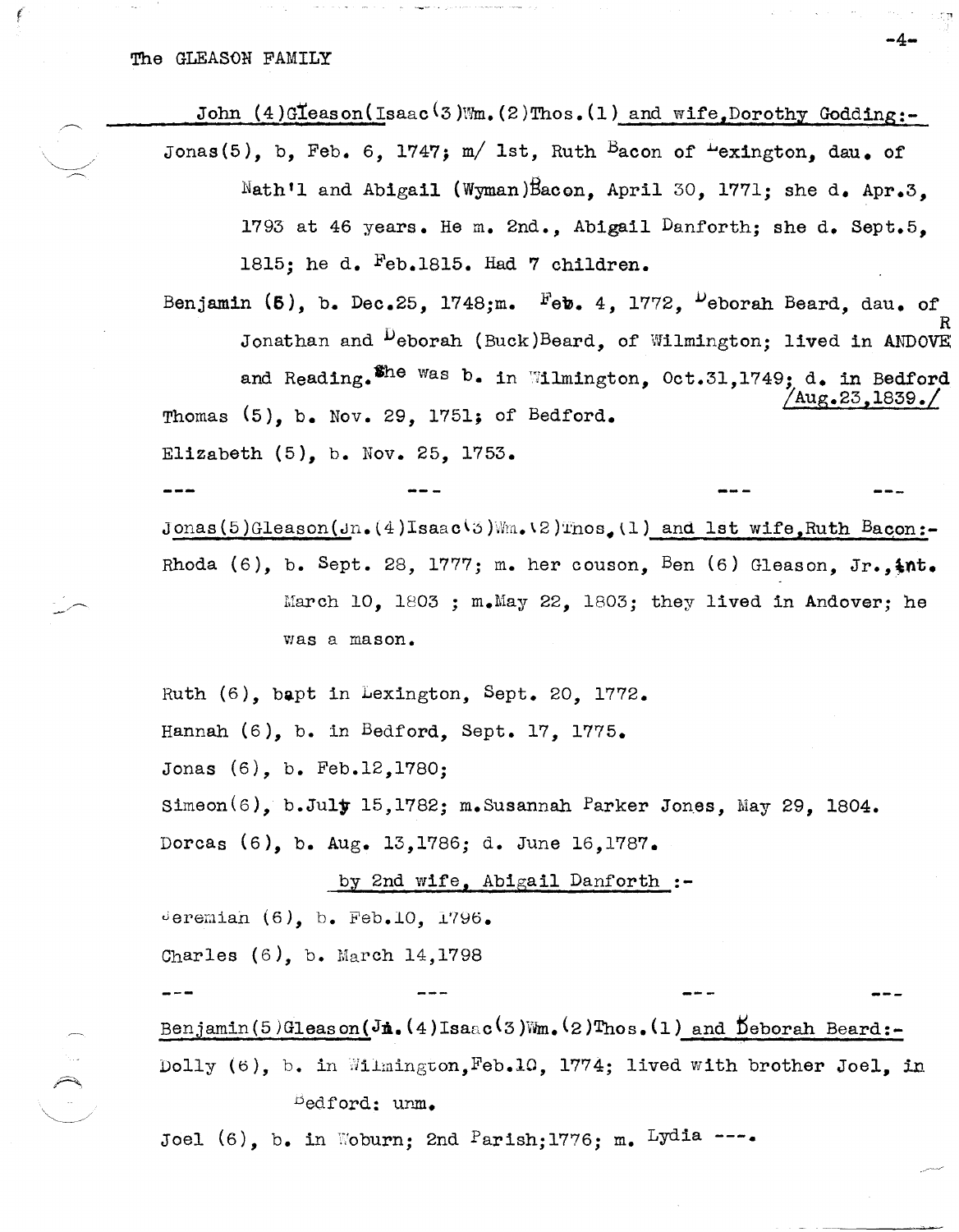## The GLEASON FAMILY

# Children of Benjamin (5) Gleason and wife, Deborah Beard, (cont.) :-John  $(6)$ , b. 1785; was a mason; m. Feb.22, 1815, Tamesin Shattuck; he d.

in Andover, Dec.29, 1849; she d. April 4, 1831. ; m. lst, Lettice, -- --; she d. here Sept. Jonathan  $(6)$ , b. 26, 1800; had dau. Lavinia (7), b. Sept. 23, 1800. He m. 2md., from Read May 19. 1803. Sarah Foster; he joined South Church in 1826 was set off to West Parish. he did not die here. Joseph (6), b. gbout 1782; m. Lucy Bancroft of Gardner, 1807; she d.  $F_{\rm e}$ b. 24, 1837, age 54, in Reading, where they went to live in 1829. They had made their home on the Stephen Abbott estate in

Scotland District.He was in War of 1812, a Captain of Andover Artillery, stationed on Dorchester fleights. He lost his property in Andover, through endorsing a note for a friend. He died in Tewksbury Sept. 21. 1846 age 65; is buried at Reading Benjamin (6)b. about  $1780$ ; in Burlington; m. his cousin Rhoda Gleason. dau. of Jonas (5) and wife Ruth (Bacon) Gleason, May 22, 1803; he d. in Andover, "eb.12, 1852. Ben lived in the Jackson plac built on a Parish lot which he bought at auction 1810; he sold it to the  $\frac{1}{2}$ rustees of  $\frac{1}{2}$ .A. 1815. (Now the home of Prof.Stone at "ain Street and Wheeler Ave. (1935) Rhoda d. here Nov.20. 1857.

 $\texttt{Benjamin}(6)$ Gleason( $\texttt{Ben}(5)$ Jn. (4)Isaac(3)Wm(2)Thos. (1)and wife Rhoda.had: Rnoda (7), b.Oct.31,1804; d. Sept. 12,1805.

Rhoda (7) 2nd., b. March 27, 1808; m. Ephraim Everson, Jan. 29, 1834; he came from Plymouth and with others, set up a machine shop in Andover; he joined South Church 1834 and was dismissed to help found Free Church in the Anti-Slavery controversy, 1846; he was a deacon.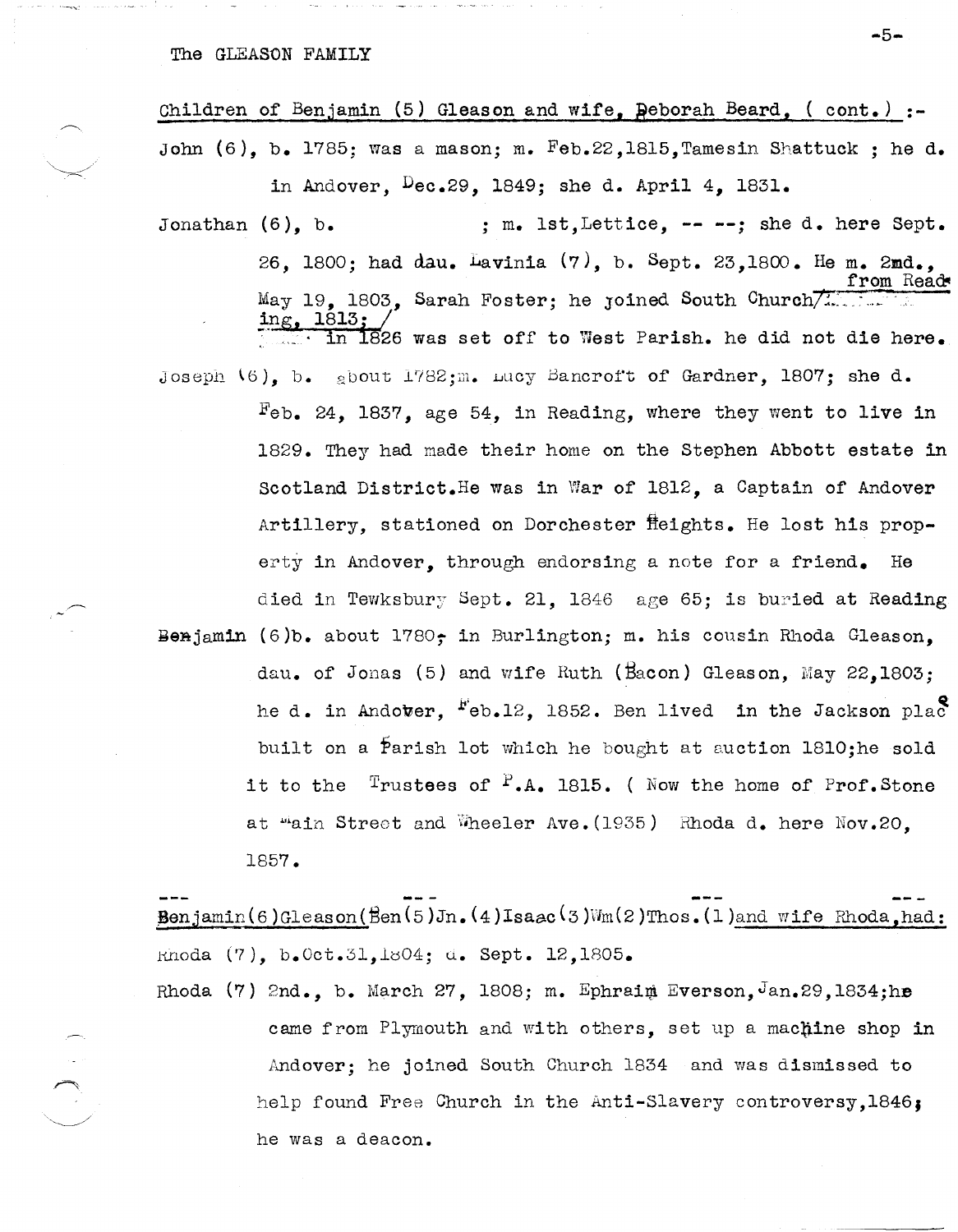## The GLEASON FAMILY

**Children** of <sup>B</sup>enjamin (6) Gleason and wife, Rhoda, (cont.) :-<br>Justus(7), also called JUSTIN, b. July 5, 1806; d. Nov. 14,1842.

Damaris (7), b. Sept. 15,1810; m. Thomas H. Kimball, May 14,1829; (I presume the Kimball Book has her but  $I$  distrust that collection in places, as there are grave errors. The author did not live to complete it himself.)

Gamaliel (7), b. April 26, 1812; m. Hannah M. Morse of Alexandria. Va.. she d. May 27, 1863 at 41; Nov. 1. 18267 he m. 2nd.. Margaret Moore, widow of Samuel A. White of Bedford, N.H. She was dau, of Wm. Moore and w. Martha nolmes; she had a son. Moses White, by her 1st husband. Gamaliel and his first wife lived near Phillips Academy in a housellater occupied by a club of students. He then moved to the brick house He was a mason. near Smith & Manning's grocery store. He d. March 24,1879, tender-Ty cared for by his 2nd wife. She was devoted to the church and a zealous worker for the Women's Relief Corps; was very hospitable and was loved by all the Gleasons.

Hobart  $(7)$ , b. March 29, 1814; was named for Hobart Clark the post-master. a friend of <sup>B</sup>en Gleason; he d. Feb.21, 1817.

Moses (7), b. July 26, 1816; d. unm., May 22, 1843. John  $(6)$  Gleason( $\frac{D_{\text{en}}}{D_{\text{en}}}$ ,  $(4)$ Isaac(3) m. (2) Thos. (1) and Tamesin Shattuck:-

(Wyman was an overseer here in Wathan Frye's woolen mill for many years. This is now owned by the Stevens family of North Andover.) Fyman  $(7)$ , b. Dec.3, 1816; m. lizabeth manning of Tewksbury; he d.  $Perb.15$ ,

1872.

twins  $(7)$ , b. Feb.23,1819; not named; one d. same day. William (7), b. March 29, 1821; m. Jan.2, 1851, Sarah P. Needham, 24, dau. of Ben Needham and w. Nabby; (Abigail); she d. in Boston, March 4, 1862 at 35.

John W. (7), b. about 1825; a mason; d. unm. in Boston,  $\theta$ an. 30, 1874.  $G_{\text{eorge}}(7)$ , b. Sept. 19,1827; went to Minn.with explorers; prob.killed by Eliza Ann  $(7)$ , b. Nov. 3, 1830, m. a Mr. Shattuck. She Indians was a beauty; a fine singer, also.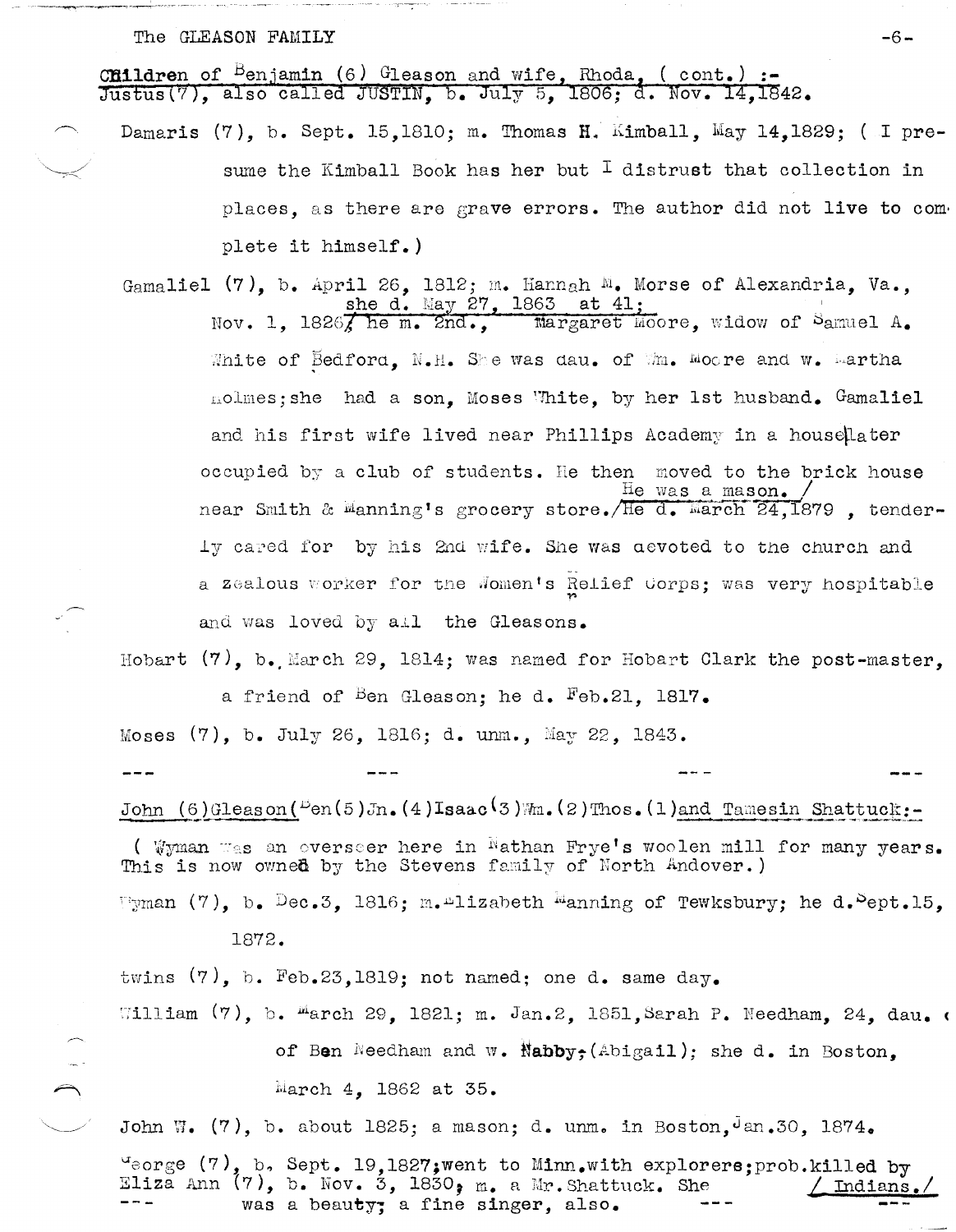The GLEASON FAMILY **-7-**

 $J$ onathan  $(6)$   $\frac{G_1}{G_2}$ eason( $\frac{G_1}{G_1}(5)J_n$ . $(4)Is$ ac(3) \''m.(2)Thos.(1) and Sarah Foster: Sarah (7), b.  $\frac{\mu_{e}}{\rho}$ . 1805; m.  $\frac{\mu_{\text{arch}}}{\rho}$  5,1860, John Smith, as his 2nd wife;he

- was  $63$ ; son of Peter Smith and wife, formietta; was a flax manufacturer of Scotland: his career and bequests to the Town of And-.-' over are well known; see Bailey's Historical Sketches; he was greatly attached to his wife.  $\Omega$  arah, who was a very charming and superior woman. indeed; she outlived him. and was greatly beloved by her step-children.
- Allanda  $(7)$ , b. Oct.14, 1807; also called AMANDA; m. Nathan Frye,April 4, 1833; he made a snug fortune in the mill business in the Civil War. He sold the business to Stevens; died after a long illness. ~eft 2 children.
- Horatio (7), b. June 1, 1810; m. Sarah D. French, May 15, 1834; married a very lovely girl who d. a few years later; left:- $\text{July }16$ ,  $\frac{1840}{1840}$

 $\text{hors}$  (8) who was adopted by his uncle Justin; went on the B. and M.R.R.; later had charge of the farm up country owned by Furber of the Board of Directors.<br> **b. July 23, 1839;** Sarah  $(8)$ , was adopted by Benjamin Punchard of Andover , who had no children; she was a famous beauty; m. a Mr. Baldwin of  $New$  York.

Justin (7), b. July 2, 1812;lived in Lawrence; m. a  $\mathbb{M}$ iss McNaughton of of Newburyport; adopted his nephew, horatio and a girl named Emery; a very fine, rare character and well married.

Foster (7), b. April 28, 1816; d. Oct.3,1819.

Gordon (7), b. Sept. 6, 1818.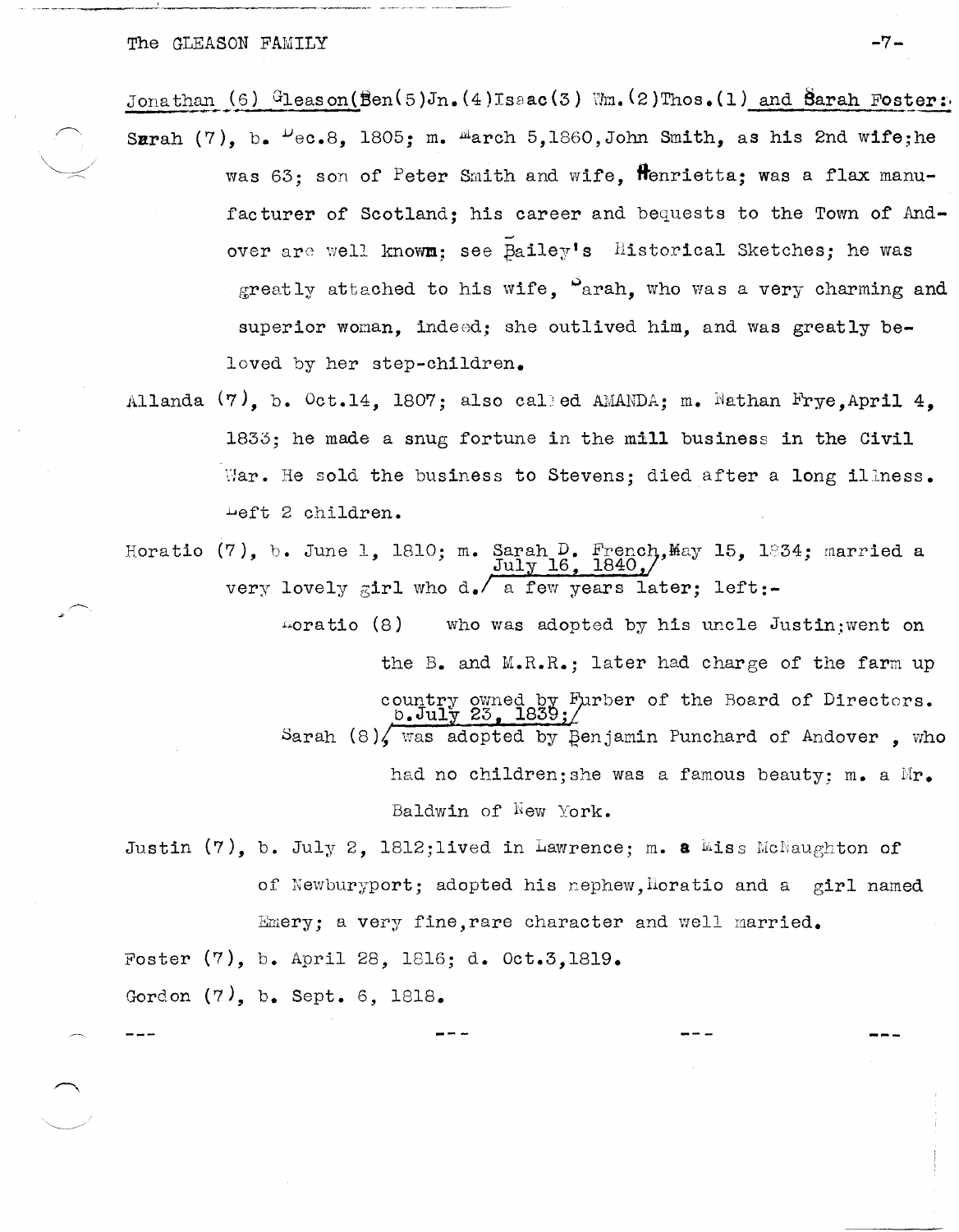### $\Gamma$  The GLEASON FAMILY  $-8-$

Capt. Joseph(6)Gleason( $Ben (5 ) John (4) Isa<sub>e</sub>c(3)$ Wm(2)Thos. (1)and Lucy Bancroft  $G1$ lman $(7)$ , b. Nov. 5, 1809. John William (7), b. Dec.IO, 1811. Joseph H.  $(7)$ , b. July 5, 1814; was alive 1907 in Reading. Albert (7), b. Sept.28, 1816; lived in Reading. Edward B. (7), b. 1821. .. -- Gamaliel(7) Gleason(Ben(6)(5)Jn. (4) Isaac(3) Wm. (2) Thos. (1) and Hannah Morse: Rhoda Matilda(8), b.  $\sigma$ an.l, 1835;d. August 10. Hannah Virginia (8), b. July 14,1839; d.  $\text{Vec.20}$ , 1844.  $C_{\text{apoline}}$  (8), b. not recorded; d. Jan.30,1843 age 19 mo. Benjamin G.  $(8)$ , b.iay 28, 1844; college graduate; had a business in Philadelphia at one time; was a mason here; m. Elizabeth Grosvenor, dau of James <sup>G</sup>rosvenor and w. Elizabeth Hindle; her

> father. James Grosvenor was ticket agent here at B. and  $M_eR_eR_e$ for years;her mother was a relative of Mrs. Punchard and was wealthy. Ben and Elizabeth eloped. He died Aug. 22,1898; she lived in West Andover until death.

Moses V.  $(8)$ , b. in Newburyport about 1846; was a mason; m. Marietta Cock of Newburyport, March 14,1871; she was dau. of Moody and Eliz.  $Cook$ ; they had no children; he was an invalid for many years; d. in Andover, Sept. 4,1902.

Frank A.  $(8)$ , b. about 1845; d. Nov. 6,1852 age 7. Scillin Nesbit  $(8)$ , b. about 1860 d. in Wilton, N.H., Oct.ll. 1862. Wyman(7)Gleason(Jn.(6)<sup>B</sup>en(5)Jn.(4)Isaac<sup>(</sup>3)Wm.(2)Thos.(1) and Eliz.Mann-<br>-thg: Alfred (8), b. 1059; d. April 12, 1863. Frank Edward (8), b. 1864; m. in Lowell, Sept.10,1891, Mary E. Blood of ANDOVER; she was 26, an heiress, daughter of Marshall Blood and wife mary Cornell. Frank E. was a coal dealer here, succeeding her uncle. John Connell in businesss Lila (8)- ; kept books for her brother. Charles (8)-

-~-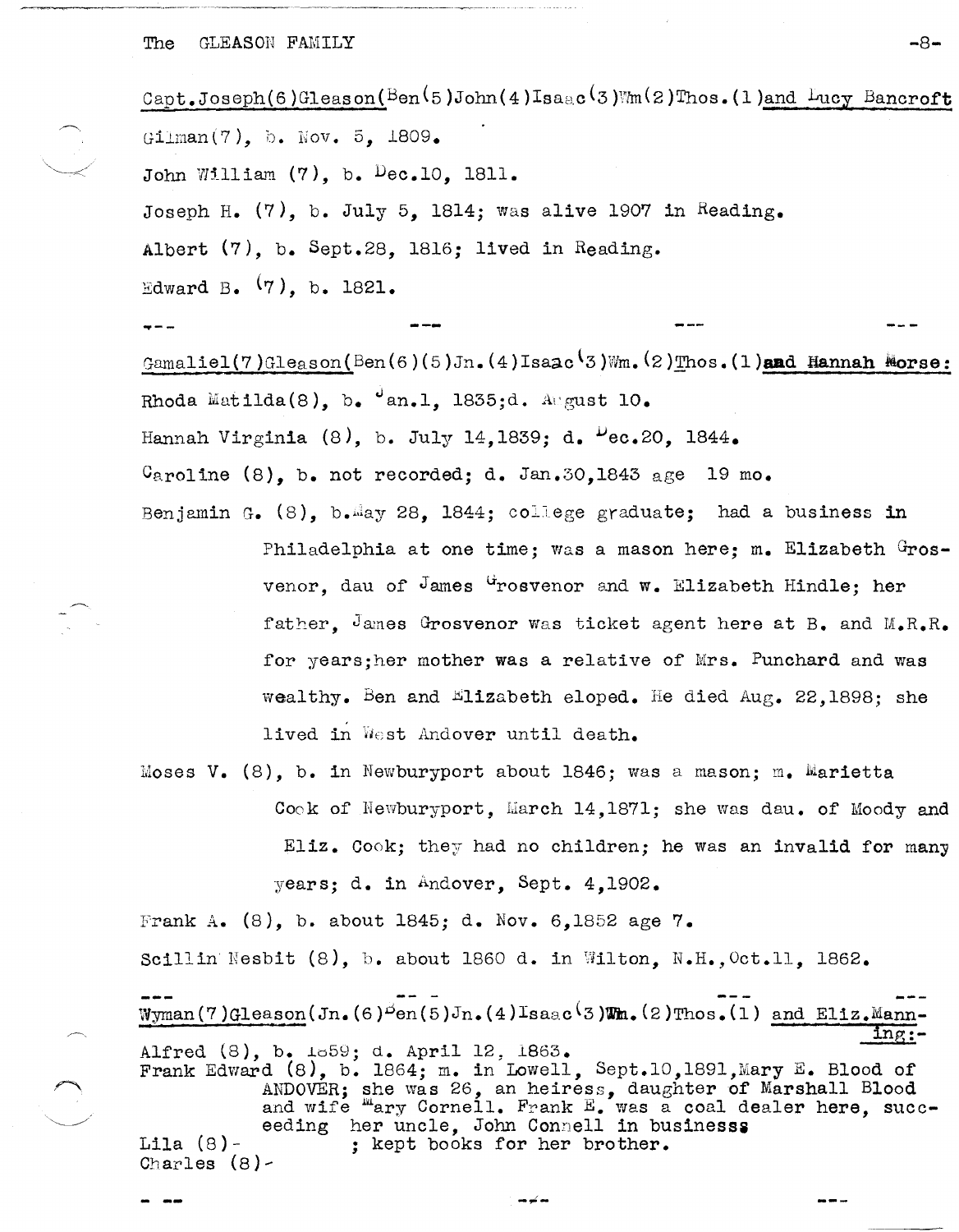Ben G.(8)Gieason(Gamalielt7)Ben $(6-5)$ Jn.14) Isaac $(3)$ & Eliz. Grosvenor:--' Ben G. (9), b. in Scranton, Pa.; d. in Lawrence, Aug. 4, 1872, age 2 yrs. Charlotte Kimball (9), b. in Andover,July 12, 1884; m. May 11, 1905,

> Wm. T. Law of North Reading; he was son of Frederick and Mary  $($   $Brown)$  Law, b. in Boston.

-9-

Nesbit G.  $(9)$ , b.Nev.11,1872; m. June 7, 1894, Alice Christie; she was  $b_{\bullet}$  in Scotland, dau. of Wm. Ghristie and w. Alice Watson; he Later with Am.Woolen Co. worked for the American Express  $C_{O_{\bullet}}/T$  had:-

Elsie Grosvenor (10) b. March 15, 1895.<br>(Nesbit G. was Town Auditor,1901; Member of the House,1916-7.)<br>James (9). b. : was with Am. Express Co. awhile; went to Boston : was with Am. Express  $G_0$ . awhile; went to Boston

and married there.

other G1easons here.were :- Ben W. Gleason, merchant of Boston, with a wife Louisa. had :-Ellen Augusta, b.  $\frac{1}{9}$ une 18, 1834. Ben Franklin, b. Aug. 26, 1838. Charles Whitney, b. April 9, 1841. stillman A. b. Aug. 12, 1843. Joseph. b.  $F$ eb. 28, 1845. Ben F.probably 2nd., b. 1847; d. in North Parish, Aug. 25,1848 at 10 mo. Margaret L. Gleason, 27, b. in Colebrosk, N.H., dau. of Edward and

Sophronia, married, April 30, 1935, David Stiles of Notth Andover; he was age 40, a shoemaker, don of Elijah and  $T$ abitha.

**Exa**nk E. Gleason of Barnard, Vt., resident of Boston, age 28, son of Jn.W. Gleason and w. Keziah  $\tilde{P}$ . Moore, m. <sup>F</sup>eb. 13, 1890, Margery Low, 23. Scotch, dau. of James C. Low and w.  ${}^{\text{m}}$ argaret White.